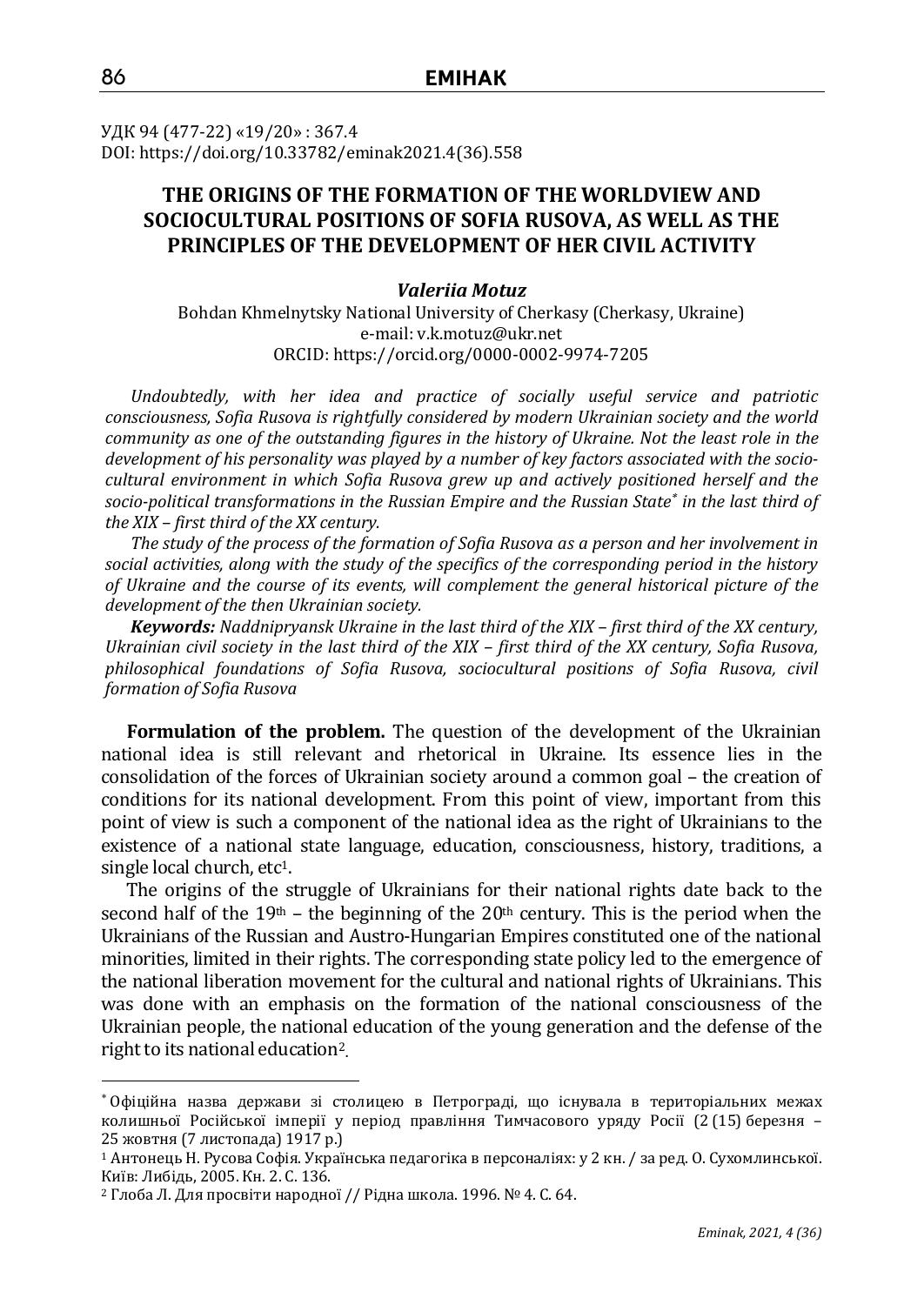A new generation of the intelligentsia took on these tasks. This generation was brought up on love for the Ukrainian people. At the end of the 19th – beginning of the 20th century, it went beyond the framework of cultural activity and joined the political movement3.

In this regard, Sofia Rusova is striking in her activity and multifaceted activities. First of all, by its tireless struggle for the rights of the Ukrainian people to their own education system, language, history, national publications, self-determination and recognition of the Ukrainian nation by the world community<sup>4</sup>.

**Scientific novelty.** This article presents for the first time a comprehensive study of the problem of the origins of the formation of the worldview and sociocultural foundations of Sofia Rusova and her formation as a civil activist. In particular, the author of scientific intelligence found out that her environment, primarily her family and leading figures of the then Ukrainian civil society, had a significant influence on the formation of Sofia Rusova as a person. And also this should include the internal political processes in the Russian Empire and the Russian state of the period of the last third of the XIX – the first third of the XX century.

**Analysis of recent research and publications.** The topic of the formation of Sofia Rusova as a person, namely, the origins of the formation of her worldview and sociocultural positions, as well as the introduction of Sofia Rusova to civic activities, has been reflected in a number of scientific studies and research. However, this topic was covered in part. For example, in the context of research: problems regarding human rights in the social and educational and creative heritage of Sofia Rusova<sup>5</sup>, new aspects of her life and work<sup> $6$ </sup>, state policy regarding primary education in the context of the social and pedagogical movement in Ukraine during the imperial period  $(1899-1917)$ <sup>7</sup>, organizational and pedagogical activities of Sofia Rusova8, her participation in the educational movement<sup>9</sup>, the biography of Sofia Rusova<sup>10</sup>, the pedagogical and social aspects of her life11, the activities of Sofia Rusova in the field of preschool education in Ukraine and her dissemination of the idea of a national education<sup>12</sup>, the issue of the

<sup>3</sup> Гонюкова Л. Громадсько-політична та культурно-просвітницька діяльність Софії Русової (1870 ті рр. – 1940 р.). Автореф.… к. іст. н.: 07.00.01 – «Історія України». Київ, 2000. С. 18.

<sup>4</sup> Антонець Н. Русова Софія… Кн. 2. С. 137.

<sup>5</sup> Антонець Н. Права людини наскрізна ідея громадсько-просвітницької і творчої спадини С. Русової // Наукові записки Ніжинського державного університету імені Миколи Гоголя. Психолого-педагогічні науки. 2011. № 8. C. 99-102.

<sup>6</sup> Антонець Н. Сторінки з книги життя Софії Русової // Освіта України. 2012. № 39. С. 16; Березівська Л. Внесок Софії Русової у розбудову національної освіти: за матеріалами журналу «Вільна українська школа» (1917-1920) // Наукові записки [Ніжинського державного університету імені Миколи Гоголя]. Психолого-педагогічні науки. 2016. № 1. С. 286-290.

<sup>7</sup> Березівська Л. Державна політика щодо початкової освіти в контексті громадсько-педагогічного руху в Україні в імперську добу (1899-1917) // Педагогіка вищої та середньої школи: Збір. наук. праць. Кривий Ріг: Теза, 2010. Вип. 28. С. 9-16.

<sup>8</sup> Венгловська О. Організаційно-педагогічна діяльність Софії Русової – громадського діяча, просвітителя, педагога // Рідна школа. 2016. № 5-6 (травень – червень). С. 51-55.

<sup>9</sup> Гонюкова Л. Педагог і громадська діячка Софія Русова*.* Українки в історії / за заг. ред. В. Борисенко. Київ: Темпора, 2004. С. 72-77.

<sup>10</sup> Гончаренко С. Русова Софія // Український педагогічний словник. Київ: Наука, 1997. С. 292.

<sup>11</sup> Коваленко Е. Софія Русова: педагог-просвітитель, державний діяч, вчений // Рідна школа. 2000.  $N<sup>o</sup>$  8. С. 35-38.

<sup>12</sup> Іванюк Г. Життєствердність ідей С. Русової про розбудову нової школи в Україні. Івано-Франківськ: Наукова думка, 2016. С. 213-216.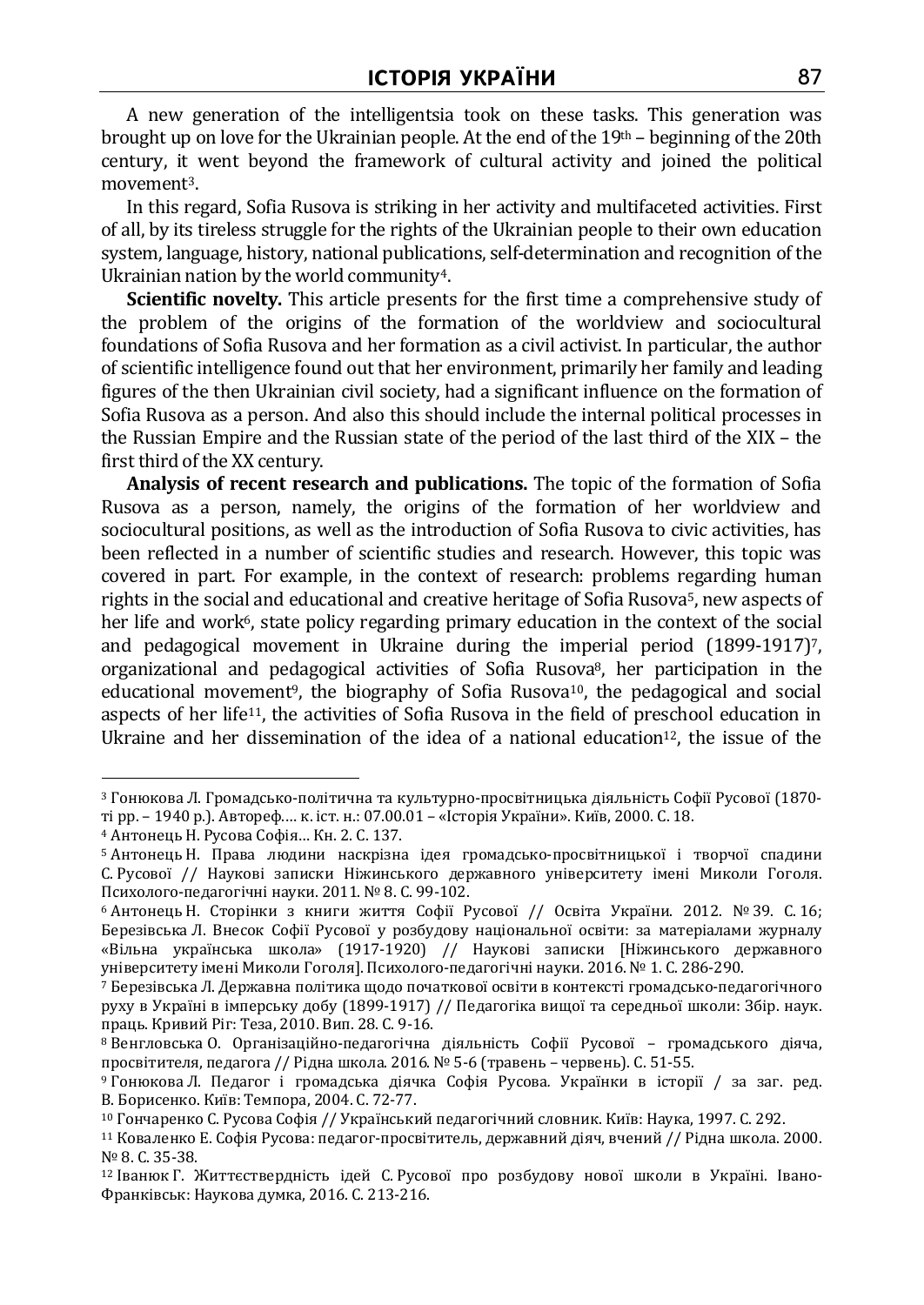principles of national patriotic education proposed by Sofia Rusova13, the life and work of prominent figures of Ukraine in the XIX-XX centuries<sup>14</sup>, the problem of women's participation in the community movement in the Chernihiv region (mid-19th – early 20<sup>th</sup> century)15, the question of life affirmation of Sofia Rusova's ideas on the development of a new Ukrainian school<sup>16</sup>, pedagogical, educational, scientific and state activities of Sofia Rusova17, problems of the development of the educational movement in Nadnipriansk Ukraine and the participation of Sofia Rusova in  $it<sup>18</sup>$ , the participation of Sofia Rusova in the work of public educational associations of the late XIX – early XX centuries<sup>19</sup>, the views of Sofia Rusova on the role of schools in the national social education of the individual<sup>20</sup>, her views on the tasks of the new Ukrainian school<sup>21</sup>, the life and work of Sofia Rusova's brother  $-$  0. Lindfors<sup>22</sup>, problems of the activities of representatives of the Ukrainian social and pedagogical movement in the second half of the XIX – early XX century and the issue of the importance of building education on a national basis for the formation of the personality of a citizen of a patriot<sup>23</sup>, etc. Since the problem of the origins of the formation of worldview and sociocultural positions and the foundations of the development of civic activity of Sofia Rusova has not found a thorough and comprehensive reflection in scientific research, the need for its further in-depth study continues to remain relevant.

**The purpose of the study** is to clarify the key factors influencing the formation of the worldview and sociocultural foundations and civil formation of Sofia Rusova based on the processing of the achievements of historiography involved in writing the article.

**Presentation of material.** The first step towards the formation of Sofia Rusova as a social and political figure was her stay in a social environment favorable for this. It was the older members of her family, with their active position and progressive liberal views, who became an example for her to follow in social activities<sup>24</sup>.

Sofia Lindfors (Rusova) was born and raised in an aristocratic family, where great

<sup>13</sup> Євдокименко І. Принципи національно-патріотичного виховання за Софією Русовою // Журналістика: науковий журнал. 2019. № 17/18 (42/43). С. 144-154.

<sup>14</sup> Замлинська О. Софія Русова. Історія України в особах ХІХ-ХХ ст. Київ: Академвидав, 1995. С. 355- 359.

<sup>15</sup> Іваненко О. Участь жінок у громадівському русі на Чернігівщині (середина ХІХ – початок ХХ ст.). Київ: Наукова думка, 2000. 294 с.

<sup>16</sup> Моринчук Н. Софія Русова про роль школи у національно-громадському виховання особи // Наукові записки. 2002. № 4. С. 142-145.

<sup>17</sup> Дацюк, Г. Софія, бо мудра [про Софію Русову, просвітительку, педагога, засновницю перших національних шкіл і дитсадків на Україні] // Початкова школа*.* 1992. № 1. С. 59-62.

<sup>18</sup> Копиленко Н. Участь Софії Русової у роботі громадських просвітительських об'єднань кінця ХІХ – початку ХХ століття // Педагогічна спадщина Софії Русової і сучасна освіта: Науковометодичний посібник. Київ: ІЗМН, 1998. С. 40-41.

<sup>19</sup> Груць Г. С. Русова і просвітительський рух в Україні: Автореф.… к. пед. н.: 13.00.01 – «Теорія та історія педагогіки». Тернопіль: Наукова думка, 1999. 14 с.

<sup>20</sup> Козуля О. Велика просвітителька // Жінки в історії України. Київ, 1993. С. 99-104.

<sup>21</sup> Олійник Г. Завдання національної школи: погляди Софії Русової // Вісник прикарпатського університету педагогіки. 2001. № 5. С. 38-39.

<sup>22</sup> Рахно О. Чернігівський губернський земський гласний О. Ліндфорс // Сіверянський літопис. 2010. № 3. С. 142-153.

<sup>23</sup> Ткачов С. Представники вітчизняного громадсько-педагогічного руху другої половини ХІХ – початку ХХ ст. про національний характер освіти і виховання як необхідну умову формування особистості громадянина-патріота. Київ: Україна-Віта, 1996. 246 с.

<sup>24</sup> Копиленко Н. Вказ. пр. С. 40.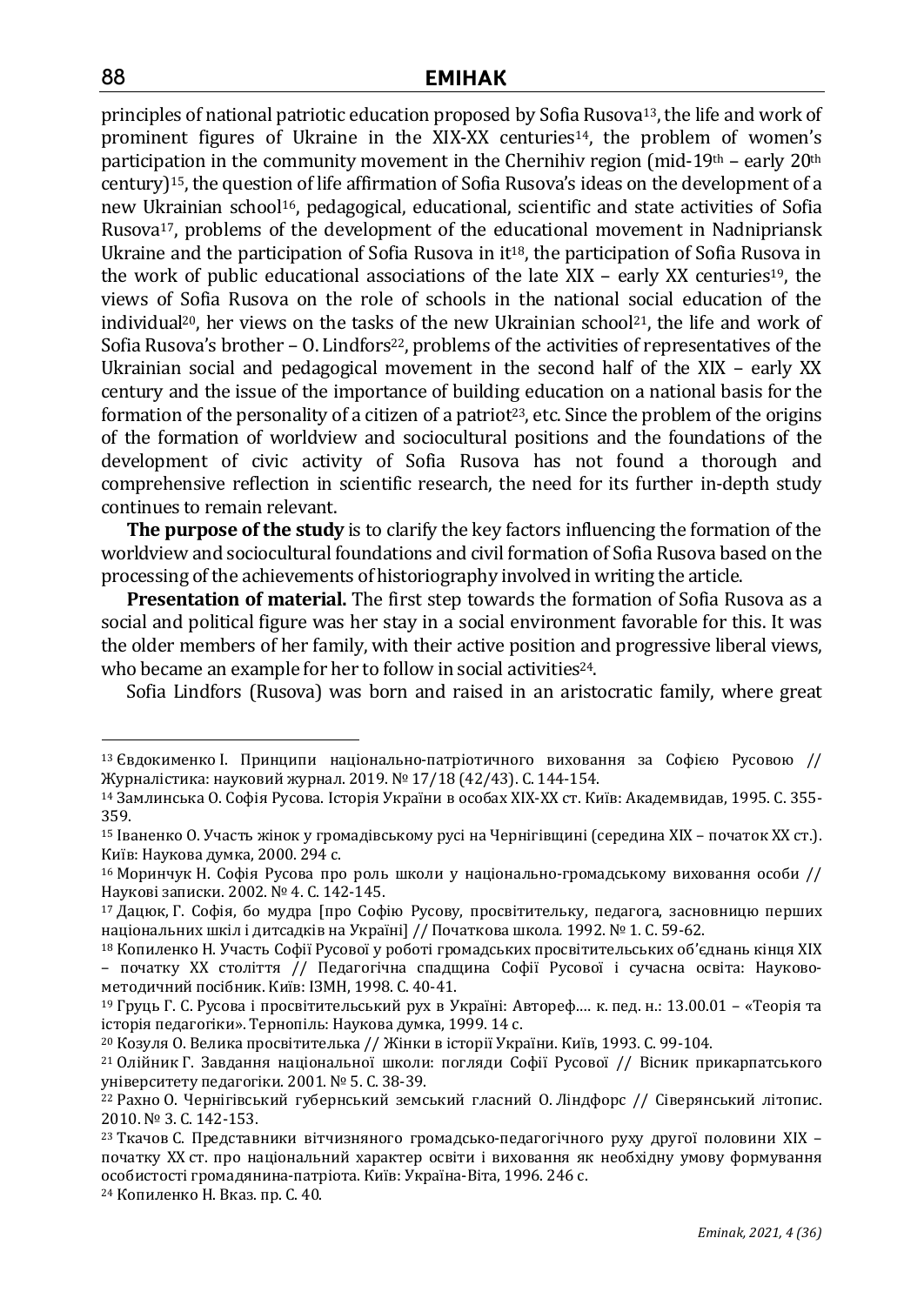importance was attached to the service of the people. For example, her father, Fiodor Lindfors, belonged to the liberal intelligentsia. He worried about the education of the Ukrainian peasantry25. In particular, he provided funds for the construction of a church for parishioners from several surrounding villages, for the creation of an educational and pottery center for rural children, and introduced statutes in favor of the peasants<sup>26</sup>. The role of her father in shaping the worldview of Sofia Rusova was significant. This is evidenced by the fact that his loss, as a result of his death in 1871, pushed young Sophia Lindfors to formulate new life tasks to fill the void from the «great loss»<sup>27</sup>.

As for the older children in the Lindfors family, Sophia's sister, Maria, set up a school on the family estate where rural youth studied, and secretly read forbidden political literature at night<sup>28</sup>. The elder brother Aleksandr, a well-known public figure in Chernihiv, distinguished himself by being one of the representatives of the provincial zemstvo. He contributed to the opening of an elementary school in the village of Oleshne, advocated the expansion of the rights of zemstvo institutions, was engaged in the improvement of zemstvo legislation and fought against administrative arbitrariness29.

A characteristic feature of Sofia Rusova, which manifested itself from a young age, was her constant observation and study of the latest ideas and advanced experience of her contemporaries. All this she creatively rethought and applied in her practice30.

However, family education was not the only factor in the formation of Sofia Rusova's worldview. The following events had an equally significant impact on the awakening of national consciousness and interest in public life.

First, changes in the sociopolitical and socioeconomic life of the Russian Empire in the 1860s – 1870s. Therefore, the beginning of the formation of its ideological foundations falls on the period of the political crisis in the Russian Empire, associated, not least, with the defeat of the government of tsarist Russia in the Crimean War of 1853-1856<sup>31</sup>. It was during this period, in order to improve, first of all, the political situation in the state, Aleksandr II initiated democratic reforms<sup>32</sup>. The fact that the socioeconomic and sociopolitical transformations influenced the subconsciousness of young Sofia Lindfors is evidenced, for example, by her vivid childhood memory of the significance of the peasant reform for her loved ones: «Something big happened in the life of my whole environment»33. In addition, all these changes indirectly, but still contributed to its civil formation. Since they contributed to the emergence of a new wave of the national liberation movement. This movement, given the positive assessment of the emergence of new sociopolitical movements and schools, was joined by the younger generation of the Lindfors family.

Secondly, the acquaintance in 1873 and further friendship with such outstanding representatives of the cultural and social environment of the Nadnipriansk Ukraine as

<sup>25</sup> Гончаренко С. Вказ. пр. С. 292.

<sup>26</sup> Антонець Н. Русова Софія… Кн. 2. С. 139.

<sup>27</sup> Гонюкова Л. Спогади Софії Русової // Український історичний журнал*.* 1999. № 5. С. 134.

<sup>28</sup> Антонець Н. Русова Софія… Кн. 2. С. 140.

<sup>29</sup> Рахно О. Вказ. пр. С. 143.

<sup>30</sup> Венгловська О. Вказ. пр. С. 52.

<sup>31</sup> Гонюкова Л. Громадсько-політична та культурно-просвітницька діяльність Софії Русової… С. 20.

<sup>32</sup> Груць Г. Вказ. пр. С. 11.

<sup>33</sup> Коваленко Е. Вказ. пр. С. 36.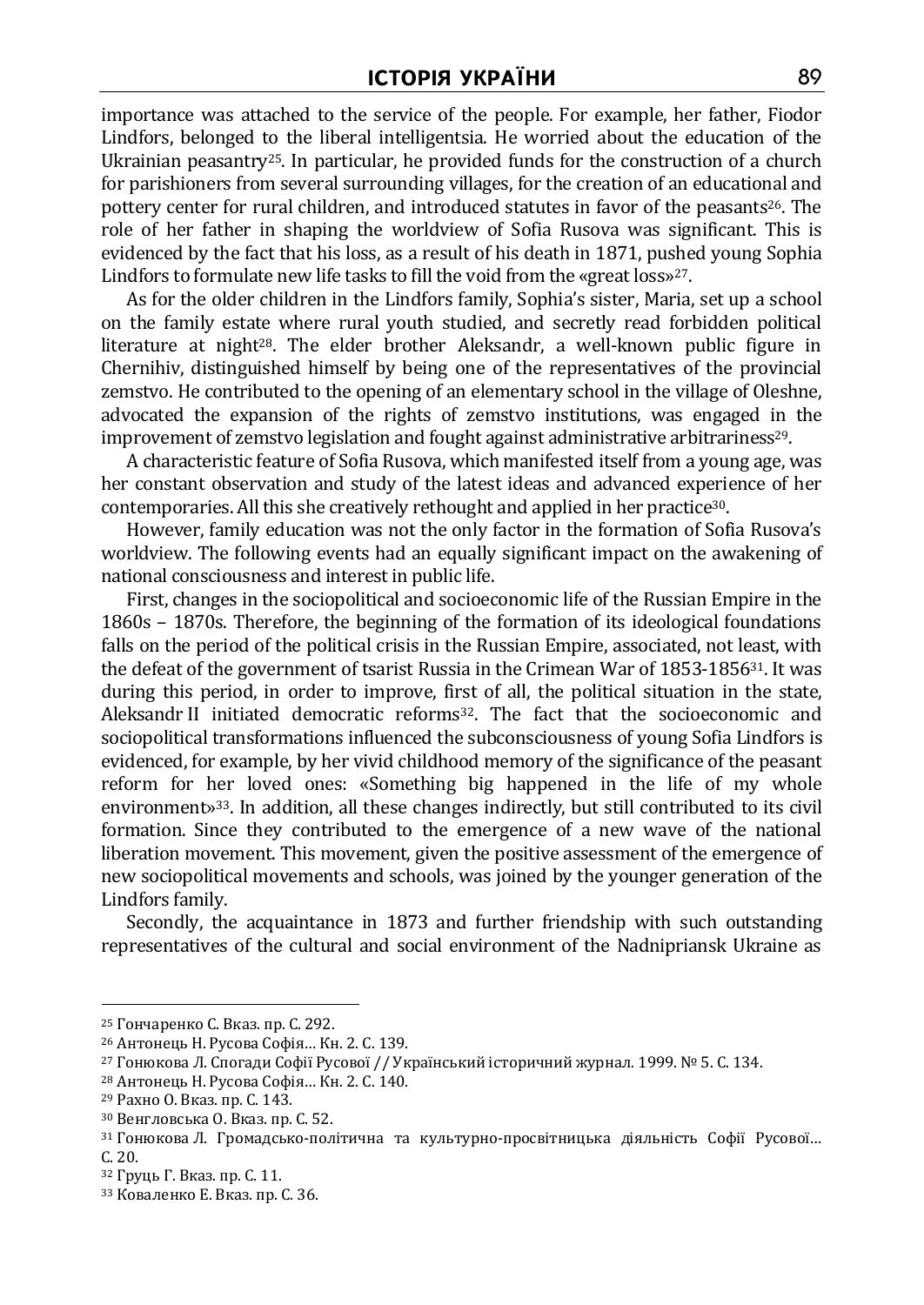M.Dragomanov, M. Lysenko, F. Volk, M. Starytskyi and P. Chubynskyi <sup>34</sup>. It was these figures, like the older members of the Lindfors family, who influenced the personal national self-determination and active civic position of Sofia Rusova. For example, professing the ideology of the Kiev Old Community, Sofia Rusova began to actively engage in education problems, awakening national consciousness among the Ukrainian people and spreading democratic federalist ideas in society. It is with the staging of Ukrainian operas by M. Lysenko and the organization of secret meetings of Kyivites, late in the evening in the kindergarten, organized by the Lindfors sisters, that Sofia Rusova's social activities begin. In addition, she was also fond of populist ideas. In particular, she participated in the activities of «Narodnaya Volya», was friends with such members as M. Langins and M. Makovei <sup>35</sup>. Through her radical political preferences at the time, she was arrested several times. Subsequently, Sofia Rusova will leave the populist movement and concentrate on social activities related to the national and social liberation of the Ukrainian people36.

Thirdly, marriage with O. Rusov, which throughout their family life influenced her worldview. It was her husband, according to Sofia Rusova, who helped her make a decision to leave the populist movement. As Sofia Rusova would later write in her memoirs, two significant personalities for her had the greatest influence on the formation of her views. This is her husband O. Rusov and M.Dragomanov, who, according to Sofia Rusova, contributed to the development of her interest and love for Ukrainian culture, Ukrainian words and social activities. How did Sofia Rusova commented on this fact «imperceptibly for herself, I began to succumb to their influence and democratize not from the outside, but from the inside»37. In particular, the protection of the right of the Ukrainian people to education for the Rusov family has become one of the most important tasks in their social activities<sup>38</sup>.

Characterizing the problem of the origins of the formation of the worldview foundations of Sofia Rusova, it is worth emphasizing once again that her worldview acquired general outlines in childhood. We are talking about cultural norms and basic values of family education, which were already outlined by specific ideas. They were filled with solid content at a more conscious age. Then, when Sofia Rusova became a member of the Ukrainian national movement. This happened due to the entry of the future outstanding social and political figure into the circle of the patriotic Ukrainian intelligentsia39.

So, the civil formation of Sofia Rusova began in the 1870s. It was then that she, like other nationally conscious women of Naddnipryan Ukraine, say, M.Grinchenko, or V. Kotsiubynska, joined the community movement<sup>40</sup>.

Such an increase in women's activity in the social and political life of the Russian Empire was due to the disenfranchised position of women in the country under the

<sup>34</sup> Глоба Л. Вказ. пр. С. 65.

<sup>35</sup> Гонюкова Л. Педагог і громадська діячка Софія Русова*…* С. 73.

<sup>36</sup> Іваненко О. Вказ. пр. С. 57.

<sup>37</sup> Гонюкова Л. Спогади Софії Русової… С. 135.

<sup>38</sup> Антонець Н. Права людини… C. 101.

<sup>&</sup>lt;sup>39</sup> Ткачов С. Представники вітчизняного громадсько-педагогічного руху другої половини XIX – початку ХХ ст. про національний характер освіти і виховання як необхідну умову формування особистості громадянина-патріота. Київ: Україна-Віта, 1996. С. 48.

<sup>40</sup> Гонюкова Л. Софія Русова і український жіночий рух // Етнічна історія народів Європи. 2000. № 7. С. 47.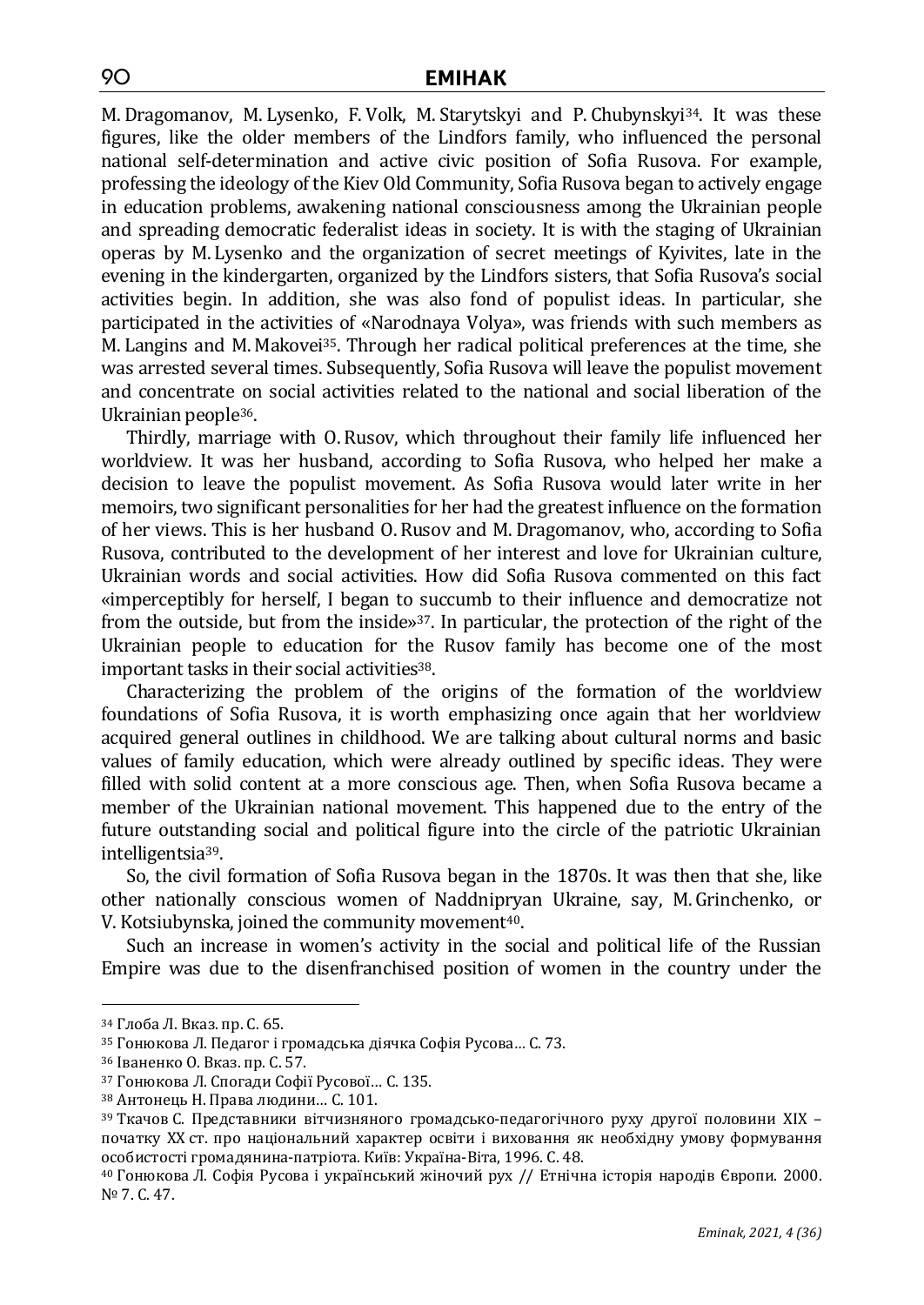imperial legislation in force at that time $41$ . Therefore, the presence of the fact of significantly greater restriction of women in comparison with men in political, economic, social and other rights became the main reason for their participation in the struggle against autocracy42.

It should be noted that the women's movement in Naddnipryansk Ukraine in the last third of the XIX – early XX century, one of the founders and activists of which is considered Sofia Rusova, developed in the context of the national movement, with the active support of male public and cultural figures, in particular M. Dragomanov<sup>43</sup>.

One of the features of the women's component of the community movement was the emphasis on their participation in educational activities. This, in turn, was explained by the belonging of women who were engaged in education to the educated strata of Ukrainian society Moreover, Sofia Rusova admired educated women who were involved in providing education to the illiterate and semi-literate population<sup>44</sup>. She spoke openly about this, first of all, in her publications, where she tenderly characterized women who were engaged in education. Sofia Rusova believed that it was these women who, by their hard work, enriched the cultural potential of the Ukrainian people<sup>45</sup>.

Sofia Rusova was no exception to the rule, and was noted not only for her pedagogical, but also for her organizational skills in this direction. For example, due to the fact that during the modernization of society in the Ukrainian provinces of the Russian Empire there were not enough educational institutions and cultural educational institutions, Sofia Rusova joined the organization of kindergartens, schools, shelters and libraries in many Ukrainian cities<sup>46</sup>.

Her work in kindergarten played an important role in her decision to join the educational direction of the social movement. This children's institution was opened by Sofia together with her older sister Maria in 1871. Therefore, observing the influence of various exercises on children, they led her to an understanding of the need to build the upbringing of children on a national basis $47$ . In addition, defending the interests of teachers, Sofia Rusova became one of the organizers and moderators of public and pedagogical organizations48.

Sofia Rusova will continue to adhere to the corresponding social position even when she is among the Ukrainian political elite during the Ukrainian Revolution of 1917-1921. For example, in addition to the fact that Sofia Rusova headed the department of preschool education and out-of-school education under the General Secretariat of Education during the Ukrainian Central Rada, she worked in a kindergarten and took care of the bursa where children from poor families studied<sup>49</sup>.

Having become a statesman during the Ukrainian Revolution of 1917-1921, Sofia Rusova devoted great importance in building the Ukrainian state to the upbringing of a

<sup>41</sup> Андрусяк І. Ідея ґендерної рівності у поглядах Михайла Драгоманова. Київ: Либідь, 2005. С. 65.

<sup>42</sup> Антонець Н. 2011. Права людини… C. 101.

<sup>43</sup> Копиленко Н. Участь Софії Русової у роботі громадських просвітительських об'єднань… С. 41; Андрусяк І. Вказ. пр. С. 72.

<sup>44</sup> Іваненко О. Вказ. пр. С. 124; Груць Г. Вказ. пр. С. 12.

<sup>45</sup> Ткачов С. Вказ. пр. С. 133.

<sup>46</sup> Антонець Н. Сторінки з книги життя Софії Русової… С. 16.

<sup>47</sup> Дацюк Г. Вказ. пр. С. 59.

<sup>48</sup> Гончаренко С. Вказ. пр. С. 292.

<sup>49</sup> Березівська Л. Софія Русова…. С. 289; Божук Л. Освітня політика Центральної Ради в контексті українського державотворення // Науковий вісник. 2012. Вип. 66. С. 101.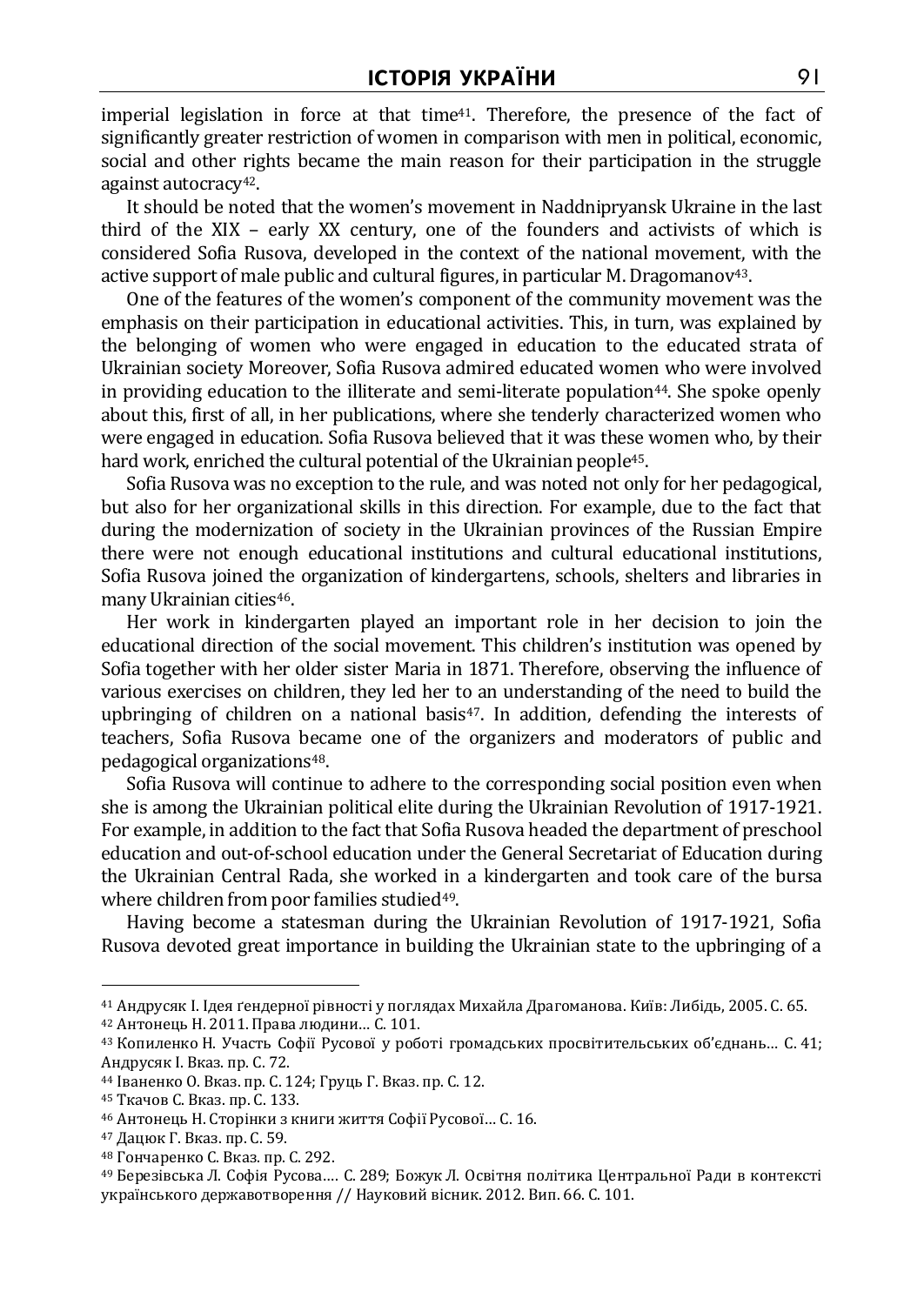citizen of a patriot. That is why she made a lot of efforts to improve the education and training system. To this end, Sofia Rusova defended the right of the Ukrainian people to be taught in their native language and to fill the content of education with Ukrainian culture50.

In the last third of the  $19<sup>th</sup>$  – early  $20<sup>th</sup>$  century, few people in Naddnipryan Ukraine were involved in a multilevel education system. But Sofia Rusova was among the first to call for the introduction of preschool education. For example, at the end of the  $19<sup>th</sup>$ century on the territory of Naddnipriansk Ukraine, the opening of kindergartens had not yet acquired a mass character. So, the first kindergarten was opened in the city of Poltava in 1839. Thirty-two years later, in 1871, a similar institution appeared in the city of Kyiv51. Another distinctive feature of the organizational component of preschool children's institutions in Naddnipriansk Ukraine during this period was that they were not financed from the state budget, but were opened at the expense of individuals and public associations52. For example, the Kyiv kindergarten already mentioned by the author was created by Sofia Lindfors (Rusova) together with her older sister Maria53.

You can learn about the social and political position, views and attitude towards the creation and development of the Ukrainian national education of Sofia Rusova from her publications «The Folk Language in the Public School» (1901), «Nationalization of Preschool Education» (1912), «The Ideological Foundations of the School» (1913), «New School» (1914), «Nationalization of the School» (1917), etc. So, according to Sofia Rusova, the relationship between the formation of the national school and the development of the state lies in the development of school education. In these scientific studies, she noted that the development of the Ukrainian school should be based on national and democratic principles, her own and foreign pedagogical experience and meet the latest educational requirements of social development<sup>54</sup>.

The public politician, teacher and scientist Sofia Rusova conveyed her vision of the future of the Ukrainian school to the public at the All-Ukrainian Teachers' Congress (04. – 06.04.1917). Here she revealed the principles of building a new Ukrainian school. She proved to those present, substantiating her opinion that the Ukrainian national school should be, it should be built on the principles of unity, obligation, free of charge, isolation from the church and on democratic principles<sup>55</sup>.

Sofia Rusova's position regarding the language of instruction of schoolchildren was quite liberal. She emphasized that it is necessary to use the school and the language of teaching in it, which already exists, proceeding from the fact that «any science, in whatever language it is taught, does not lead to the forest. It awakens consciousness in general and at the same time every nation»56. However, at the same time she emphasized that only the native language contributes to the education of civic consciousness and, simultaneously with the nationalization of pedagogical means of education and training, constitutes the basis of the national school57.

 $50$  Миронець Н. Жінки в Українській Центральній Раді // Слово і час. 1996. № 8-9. С. 52.

<sup>51</sup> Дацюк Г. Вказ. пр. С. 62; Гумелюк Г. Краєзнавство в творчості Софії Русової // Вісник прикарпатського університету педагогіки. 2001. № 5. С. 24.

<sup>52</sup> Березівська Л. Державна політика щодо початкової освіти… С. 13.

<sup>53</sup> Гонюкова Л. Громадсько-політична та культурно-просвітницька діяльність Софії Русової… С. 18.

<sup>54</sup> Гонюкова Л. Спогади Софії Русової… С. 134-135.

<sup>55</sup> Євдокименко І. Принципи національно-патріотичного виховання... С. 147; Божук Л. Вказ. пр. С. 103.

<sup>56</sup> Олійник Г. Вказ. пр. С. 39.

<sup>57</sup> Моринчук Н. Вказ. пр. С. 143.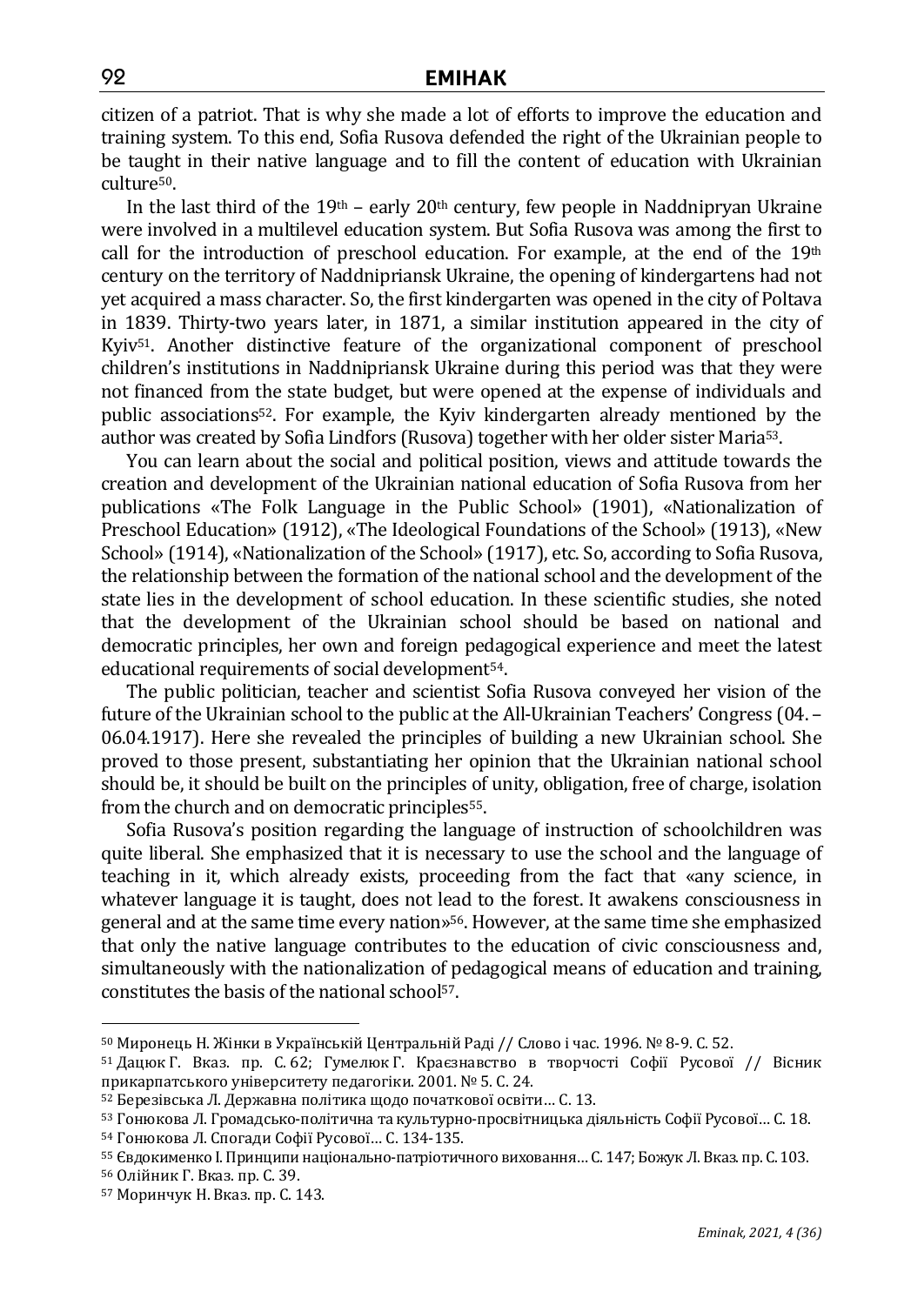Guided by these principles and in danger of being arrested, Sofia Rusova arranged secret classes in the Ukrainian language and literature for students of the St. Petersburg Higher Courses for Women. She described these events as follows: «It had to be done very secretly, so as not to let down the students who discovered… a desire to know the grammar of the Ukrainian language and literature. I remember that one of the students was waiting for me on the street, led by some side gate through the courtyard to a small room where 10-12 students gathered to listen to my lectures»58.

Sofia Rusova showed her active civic position not only in cultural and educational, but also in social and political activities. So, starting from the mid-1870s and until the beginning of the Ukrainian Revolution of 1917-1921, Sofia Rusova, adhering to her ideological convictions and relying on already clearly formed ideological foundations, was noted for a fairly high activity in public life<sup>59</sup>.

Dealing with the everyday issues of the Ukrainian national movement, Sofia Rusova was among those who gave a political coloring to the affairs of the Kyiv Ukrainian Gromada. This is confirmed by the participation of Sofia Rusova in the activities of the Ukrainian community in St. Petersburg (1874-1876), the publication of «Kobzar» in Prague (1876), cooperation with a circle of revolutionary populists, the concealment of revolutionaries  $(1879)^{60}$ , the creation of a secret printing house for the worker circle (1882), establishing contacts with populists (1883-1889), opening a publishing committee in Kharkiv (1891), cooperation with the Tarasovtsy brotherhood and the Ukrainian community of Kharkiv, development of the Declaration on the Autonomy of Ukraine and preparation of the draft law «On languages» of the Ukrainian Parliamentary Gromada in the First State Duma, support for tactical cooperation of the Ukrainian Duma faction with the federal faction of all nations and the Cadet Party  $(1902-1908)^{61}$ , membership in the Society of Ukrainian Progressives, work in the Kiev Society of People's Kindergartens, familiarizing the world community with Ukrainian problems at the press congress in Brussels, organizing aid to the evacuees during the First World War to the Ukrainian peasants, etc.62.

**Conclusions.** Thus, the study of the problem of the origins of the formation of worldview and sociocultural positions, as well as the civil formation of Sofia Rusova convincingly proves that there were factors that had a great influence on her formation as a sociopolitical and, during the Ukrainian Revolution of 1917-1921, a statesman. Among the main ones are: family education, the ideological platform of the Kyiv Old Community, the direct social and political views of O. Rusov and M.Dragomanov, as well as the internal political situation in the country. And these are the reforms of the 1860s – 1870s in the sociopolitical and socioeconomic life of the Russian Empire, the First Russian Revolution of 1905-1907 and the February Revolution of 1917. All this taken together encouraged Sofia Rusova to actively defend the interests of Ukrainians in the Russian Empire. She did this by shaping the mass political consciousness and culture of the then Ukrainian society. And the fact that she participated in the struggle for his social and national liberation.

<sup>58</sup> Козуля О. Вказ. пр. С. 102.

<sup>59</sup> Гонюкова Л. Громадсько-політична та культурно-просвітницька діяльність… С. 16; Іваненко О. Вказ. пр. С. 153.

<sup>60</sup> Антонець Н. Русова Софія… Кн. 2. С. 141.

<sup>61</sup> Гонюкова Л**.** Спогади Софії Русової… С. 136.

<sup>62</sup> Замлинська О. Вказ. пр. С. 358.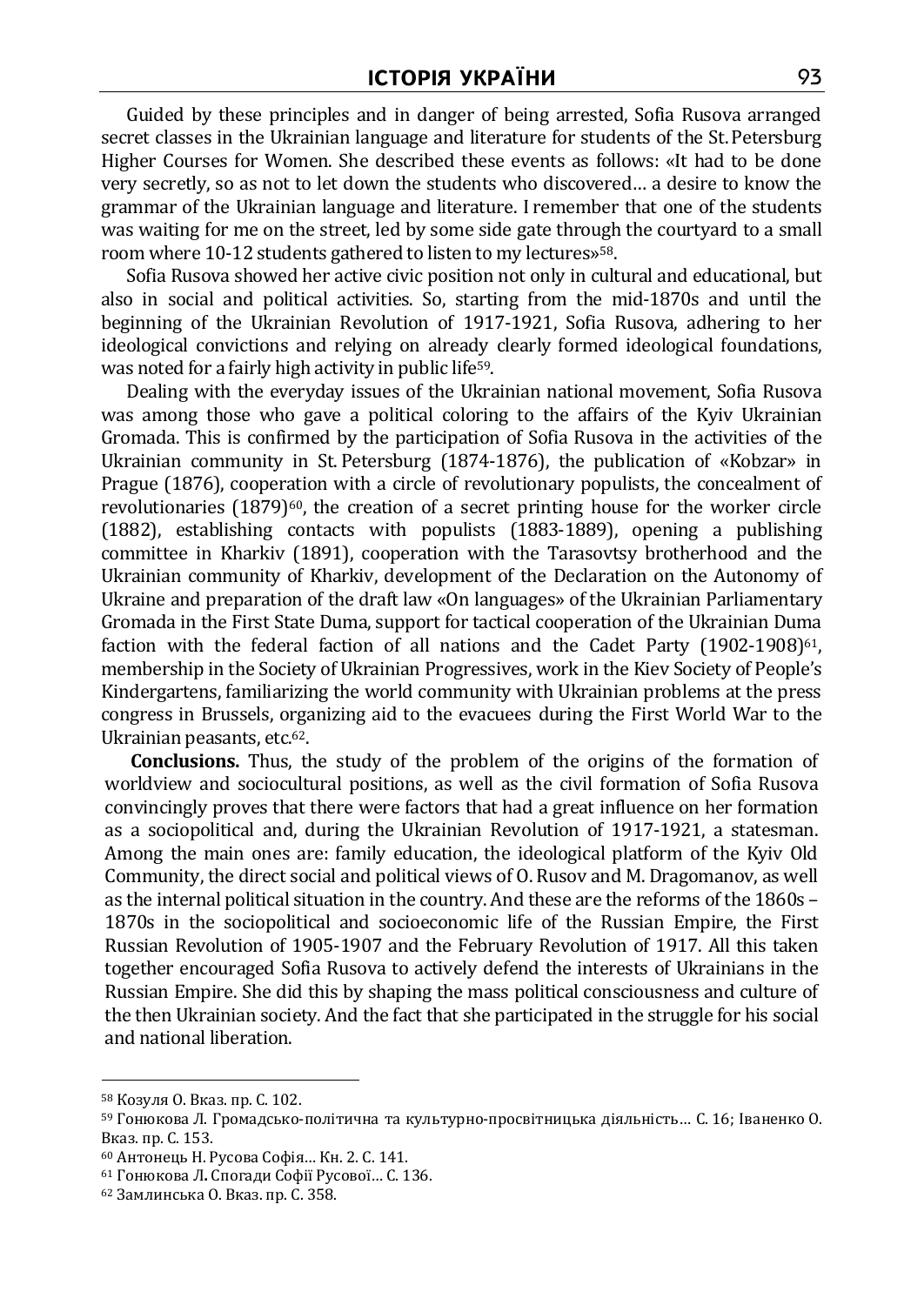**Prospects for further research.** A thorough analysis and generalization of views on the problem of the origins of the formation of worldview and sociocultural foundations and the civil formation of Sofia Rusova made it possible to determine the prospects for further scientific research in this direction. First of all, the expediency of a comprehensive study, rethinking and a new assessment of the issue related to the significance of the then Ukrainian civil society in the formation of the worldview of Sofia Rusova. In particular, such a well-known representative as M.Dragomanov.

#### **REFERENCES**

- **Andrusiak, I.** (2005). *Ideia gendernoi rivnosti u pohliadakh Mykhaila Drahomanova* [The idea of gender equality in the views of Mykhailo Dragomanov]. Kyiv: Lybid [in Ukrainian].
- **Antonets, N.** (2011). Prava liudyny naskrizna ideia hromadsko-prosvitnytskoi i tvorchoi spadyny S. Rusovoi [Human rights as a cross-cutting idea of the social, educational and creative heritage of S. Rusova]. *Naukovi zapysky Nizhynskoho derzhavnoho universytetu imeni Mykoly Hoholia. Psykholoho-pedahohichni nauky, 8,* 99-102 [in Ukrainian].
- **Antonets, N.** (2005). Rusova Sofiia [Rusova Sofia]. In *Ukrainska pedahohika v personaliiakh* [Ukrainian pedagogy in persons]. Vol. 2 (pp. 136-145). Kyiv: Lybid [in Ukrainian].
- **Antonets, N.** (2012). Storinky z knyhy zhyttia Sofii Rusovoi [Pages from the book of the life of Sofia Rusova]. *Osvita Ukrainy*, *39*, 16 [in Ukrainian].
- **Berezivska, L.** (2010). Derzhavna polityka shchodo pochatkovoi osvity v konteksti hromadskopedahohichnoho rukhu v Ukraini v impersku dobu (1899-1917) [State policy in relation to primary education in the context of the social and pedagogical movement in Ukraine during the Imperial period (1899-1917)]. *Pedahohika vyshchoi ta serednoi shkoly: Zbirnyk naukovykh prats*, *28*, 9-16. Kryvyi Rih [in Ukrainian].
- **Berezivska, L.** (2016). Vnesok Sofii Rusovoi u rozbudovu natsionalnoi osvity: za materialamy zhurnalu «Vilna ukrainska shkola» (1917-1920) [Sofia Rusova's contribution to the development of national education: based on the materials of the Free Ukrainian School magazine (1917-1920)]. *Naukovi zapysky [Nizhynskoho derzhavnoho universytetu imeni Mykoly Hoholia]. Psykholoho-pedahohichni nauky*, *1*, 286-290 [in Ukrainian].
- **Bozhuk, L.** (2012). Osvitnia polityka Tsentralnoi Rady v konteksti ukrainskoho derzhavotvorennia [Educational policy of the Central Rada in the context of the Ukrainian Stateformation]. *Naukovyi visnyk, 66*, 98-104 [in Ukrainian].
- **Datsiuk, H.** (1992). Sofiia, bo mudra [Sofia, therefore wise]. *Pochatkova shkola, 1,* 59-62 [in Ukrainian].
- **Evdokymenko, I.** (2019). Pryntsypy natsionalno-patriotychnoho vykhovannia za Sofiieiu Rusovoiu [The principles of national-patriotic education proposed by Sofia Rusova]. *Zhurnalistyka: naukovyi zhurnal, 17/18 (42/43),* 144-154 [in Ukrainian].
- **Hloba, L.** (1996). Dlia prosvity narodnoi [To educate the people]. *Ridna shkola, 4*, 64-66 [in Ukrainian].
- **Honcharenko, S.** (1997). Rusova Sofiia [Rusova Sofia]. In *Ukrainskyi pedahohichnyi slovnyk* [Ukrainian Pedagogical Dictionary], (p. 292). Kyiv: Nauka [in Ukrainian].
- **Honiukova, L.** (1999). Spohady Sofii Rusovoi [Memories of Sofia Rusova]. *Ukrainskyi istorychnyi zhurnal, 5*, 133-138 [in Ukrainian].
- **Honiukova, L.** (2000). *Hromadsko-politychna ta kulturno-prosvitnytska diialnist Sofii Rusovoi (1870-ti rr. – 1940 r.)* [Social, political, cultural and educational activities of Sofia Rusova (1870s – 1940)]. (Extended abstract of Candidate's thesis). Kyiv [in Ukrainian].
- **Honiukova, L.** (2004). Pedahoh i hromadska diiachka Sofiia Rusova [Sofia Rusova, a teacher and public figure]. In **Borisenko***,* **V. (Ed.).** *Ukrainky v istorii* [Ukrainian women in history], (pp. 72-77). Kyiv: Tempora [in Ukrainian].
- **Honiukova, L.** (2000). Sofiia Rusova i ukrainskyi zhinochyi rukh [Sofia Rusova and the Ukrainian women's movement]. *Etnichna istoriia narodiv Yevropy*, *7*, 46-49 [in Ukrainian].
- **Hrutz, H.** (1999). *S. Rusova i prosvitytelskyi rukh v Ukraini* [S. Rusova and the educational movement in Ukraine]. (Extended abstract of Candidate's thesis). Ternopil [in Ukrainian].
- **Humeliuk, H.** (2001). Kraieznavstvo v tvorchosti Sofii Rusovoi [Local history in the works of Sofia Rusova]. *Visnyk Prykarpatskoho universytetu pedahohiky*, *5*, 22-26 [in Ukrainian].
- **Ivanenko, A.** (2000). *Uchast zhinok u hromadivskomu rusi na Chernihivshchyni (seredyna XIX pochatok XX st.*) [Participation of women in the community movement in the Chernihiv region (mid19<sup>th</sup> – early 20th century]. Kyiv: Naukova Dumka [in Ukrainian].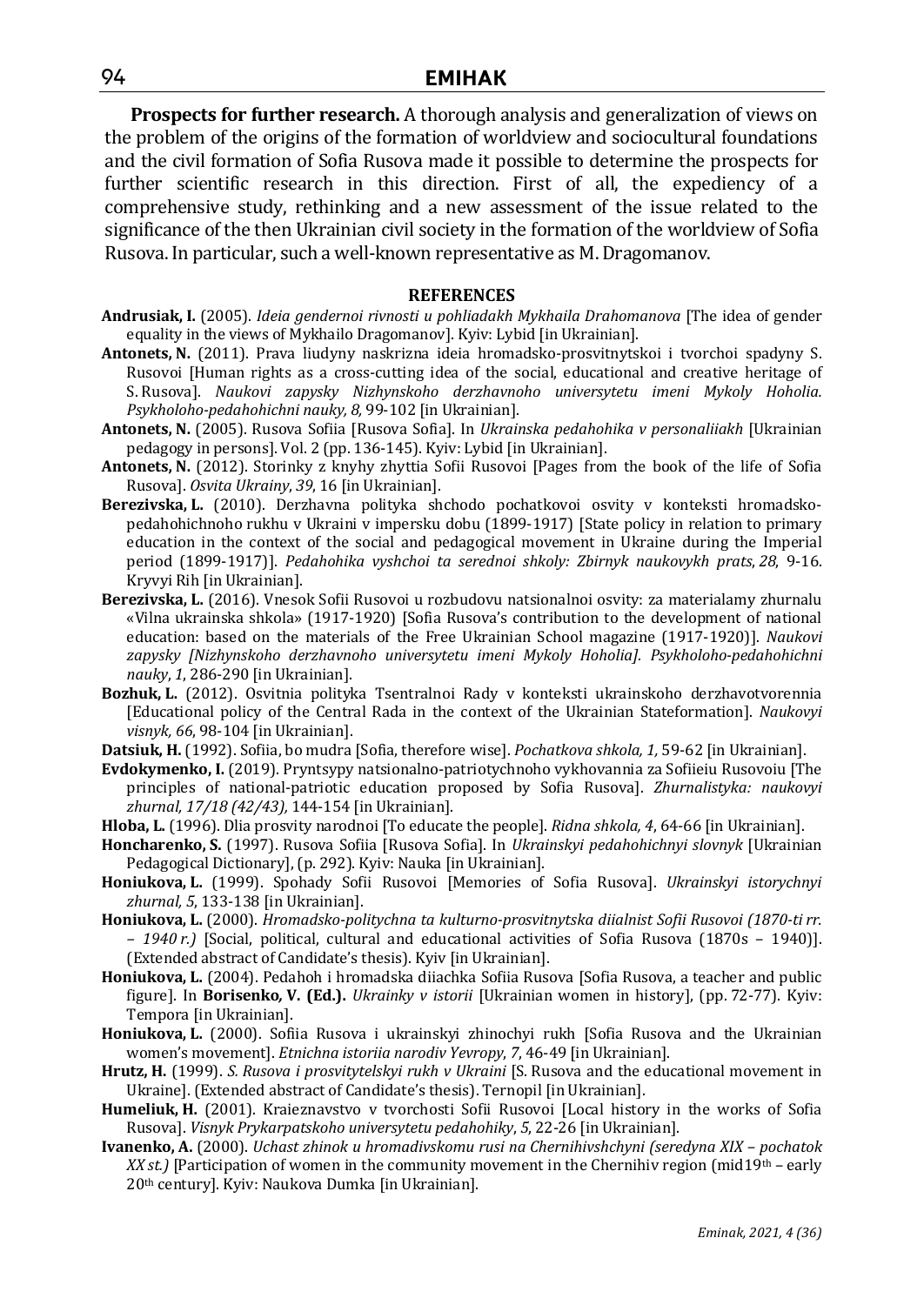- **Ivaniuk, H.** (2016). *Zhyttiestverdnist idei S. Rusovoi pro rozbudovu novoi shkoly v Ukraini* [Life-affirming idea of S. Rusova about the development of a new school in Ukraine]. Ivano-Frankivsk: Naukova dumka, p. 213-216 [in Ukrainian].
- **Kopylenko, N.** (1998). Uchast Sofii Rusovoi u roboti hromadskykh prosvitytelskykh ob'iednan kintsia XIX – pochatku XX stolittia [Participation of Sofia Rusova in the work of public educational associations of the late 19th – early 20th centuries]. In *Pedahohichna spadshchyna Sofii Rusovoi i suchasna osvita*. Kyiv: IZMN, p. 40-41 [in Ukrainian].
- **Kovalenko, E.** (2000). Sofiia Rusova: pedahoh-prosvitytel, derzhavnyi diiach, vchenyi [Sofia Rusova: educator, statesman, scientist]. *Ridna shkola, 8*, 35-38 [in Ukrainian].
- **Kozulia, A.** (1993). Velyka prosvitytelka [Great educator]. In *Zhinky v istorii Ukrainy*. Kyiv, pp. 99-104 [in Ukrainian].
- **Myronets, N.** (1996). Zhinky v Ukrainskii Tsentralnii Radi [Women in the Ukrainian Central Rada]. *Slovo i chas*, *8-9*, 52 [in Ukrainian].
- **Morynchuk, N.** (2002). Sofiia Rusova pro rol shkoly u natsionalno-hromadskomu vykhovannia osoby [Sofia Rusova on the role of the school in the national and social education of the individual]. *Naukovi zapysky, 4,* 142-145 [in Ukrainian].
- **Oliinyk, H.** (2001). Zavdannia natsionalnoi shkoly: pohliady Sofii Rusovoi [The task of the national school: the views of Sofia Rusova]. *Visnyk Prykarpatskoho universytetu pedahohiky, 5*, 38-39 [in Ukrainian].
- **Rakhno, O.** (2010). Chernihivskyi hubernskyi zemskyi hlasnyi O. Lindfors [Chernigov provincial zemstvo vowel A. Lindfors]. *Siverianskyi litopys*, *3*, 142-153 [in Ukrainian].
- **Tkachov, S.** (1996). *Predstavnyky vitchyznianoho hromadsko-pedahohichnoho rukhu druhoi polovyny XIX – pochatku XX st. pro natsionalnyi kharakter osvity i vykhovannia yak neobkhidnu umovu formuvannia osobystosti hromadianyna-patriota* [Representatives of the national social and pedagogical movement of the second half of the XIX – early XX century on the national character of education and upbringing as a necessary condition for the formation of the personality of a citizen of a patriot]. Kyiv: Ukraine-Vita [in Ukrainian].
- **Venhlovska, O.** (2016). Orhanizatsiino-pedahohichna diialnist Sofii Rusovoi hromadskoho diiacha, prosvitytelia, pedahoha [Organizational and pedagogical activity of Sofia Rusova – a public figure and teacher]. *Ridna shkola*, *5-6* (May-June), 51-55 [in Ukrainian].
- **Zamlynska, O.** (1995). Sofiia Rusova [Sofia Rusova]. In *Istoriia Ukrainy v osobakh XIX-XX st.* [History of Ukraine in the persons of the XIX-XX centuries], (pp. 355-359) Kyiv: Akademvydav [in Ukrainian].

#### *Валерія Мотуз*

(Черкаський національний університет ім. Богдана Хмельницького, Черкаси, Україна) e-mail: v.k.motuz@ukr.net

ORCID: https://orcid.org/0000-0002-9974-7205

### **Витоки формування світоглядних і соціокультурних позицій та засади розвитку громадянської активності Софії Русової**

**Актуальність.** Безперечно, що своєю ідеєю та практикою суспільно корисного служіння, а також національно-патріотичною свідомістю Софія Русова заслужено вважається сучасним українським суспільством і світовою громадськістю однією з видатних історичних постатей України. Не останню роль у розвитку її особистості відіграв ряд ключових факторів, пов'язаних з соціокультурним середовищем в якому зростала та активно себе позиціонувала Софія Русова (Ліндфорс) і суспільнополітичними трансформаціями в Російській імперії та Російській державі останньої третини ХІХ – першої третини ХХ ст.

Дослідження процесу формування Софії Русової як особистості та її долучення до громадської діяльності, поряд із вивченням специфіки відповідного періоду історії України та ходу його подій, доповнить загальну історичну картину розвитку тогочасного українського суспільства.

**Мета дослідження** полягає в тому, щоб на основі опрацювання залучених при написанні статті здобутків історіографії з'ясувати ключові фактори впливу на